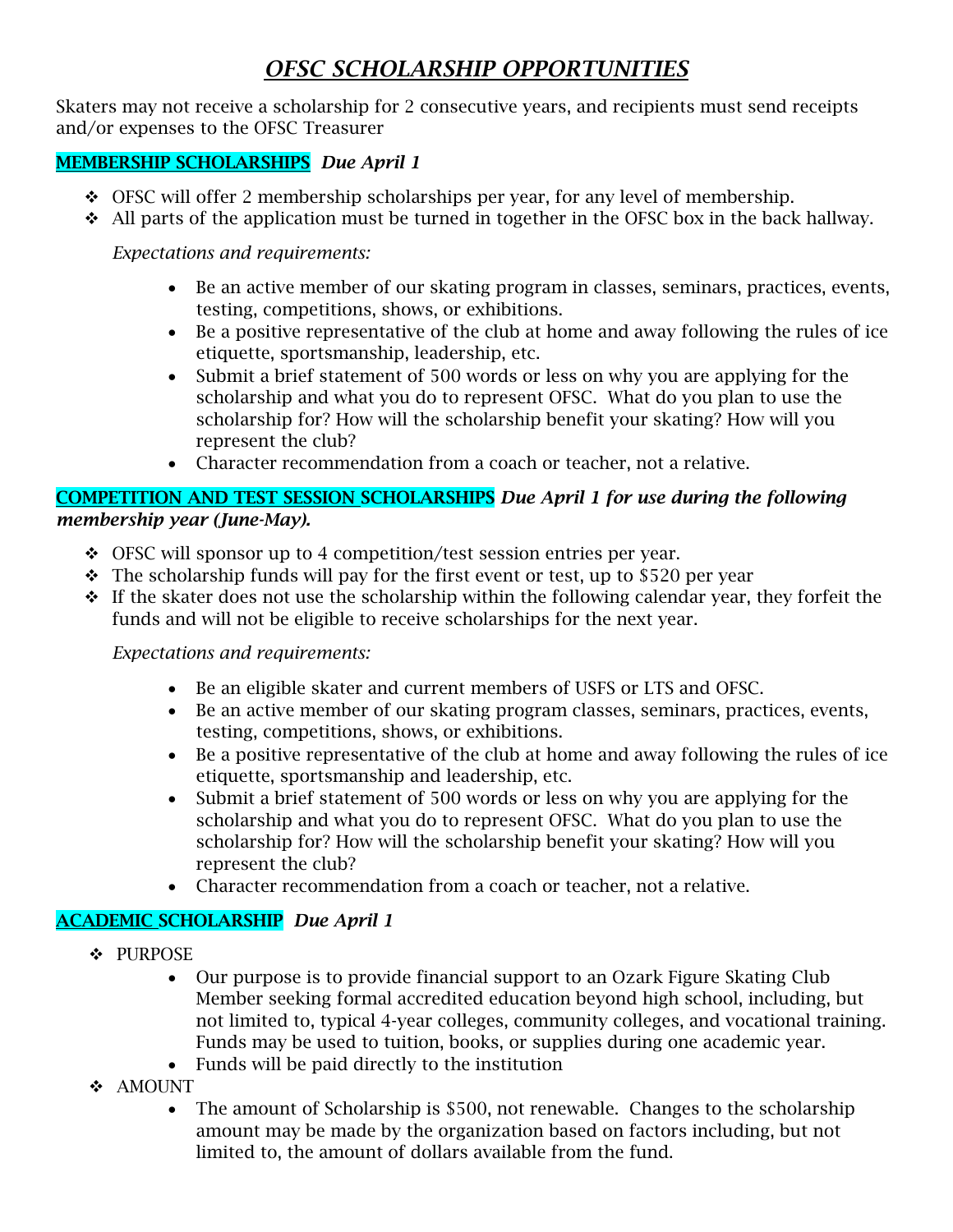- ❖ ELIGIBILITY
	- Any OFSC member in good standing graduating from high school or enrolled in an accredited university, college, vocational school, or technical school
	- Completed scholarship submission packet, submitted together, and in paper form, to the OFSC box in the back hallway or any board member.
	- Applicants must be OFSC members in good standing for the previous membership year. If scholarship is for the 20-22 academic calendar, they must have been a member of OFSC for the 21-22 membership season.
	- Applicants are encouraged to apply, regardless of grade point, test scores, ethnicity, origin, age, sex, marital status, or prospective field of study.

## ❖ SELECTION CRITERIA

- The criteria for selection of the scholarship is determined by the OFSC Scholarship committee. Consideration will be given to the application, recommendation form, written essay, student goals, volunteer, work, and extracurricular activities.
- ❖ SCHOLARSHIP SUBMISSION PACKET INFORMATION
	- All packets should include the following items and should be turned in to the OFSC box or any board members in one packet, nothing submitted electronically will be considered.
		- o All applications should include
			- OFSC scholarship application form
			- OFSC scholarship recommendation form
			- Academic resume. This resume should include information about academics, service activities, sports, employment history, and/or clubs
			- Official transcript showing 7 semester high school GPA or most current technical school, college, or university transcript
			- Essay: What is your major area of college interest? What is the most important educational goal you have set for yourself and what have you learned from skating that you believe will help you achieve your educational goals?
		- o For applicants who are applying prior to high school graduation (incoming freshman)
			- ACT/SAT score report
			- Acceptance letter to technical school, college or university
			- Letter of recommendation from a current teacher or school official
- ❖ DISPURSEMENT OF SCHOLARSHIP FUNDS
	- Scholarship funds will be paid directly to the academic institution after the club treasurer receives a copy of the student's bill.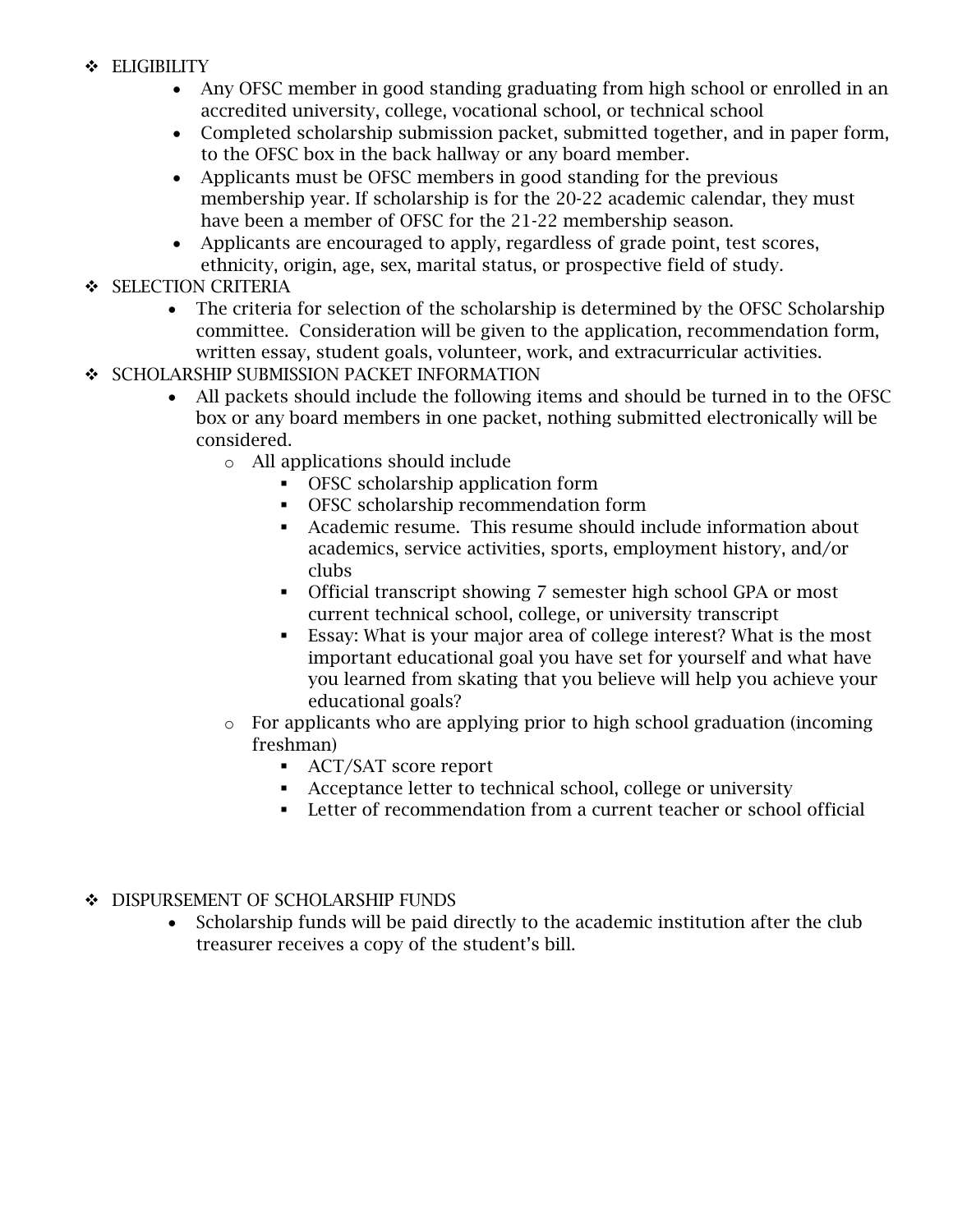# **Scholarship Application Form**

| Name of                                                                                                                                                                                                               |
|-----------------------------------------------------------------------------------------------------------------------------------------------------------------------------------------------------------------------|
|                                                                                                                                                                                                                       |
| Please list your participation in skating programs, classes and events                                                                                                                                                |
|                                                                                                                                                                                                                       |
|                                                                                                                                                                                                                       |
|                                                                                                                                                                                                                       |
| On a separate sheet of paper, please explain in 500 words or less why you should receive this<br>scholarship and how you will use it. How will this scholarship benefit your skating? How will you<br>represent OFSC? |
|                                                                                                                                                                                                                       |
|                                                                                                                                                                                                                       |
|                                                                                                                                                                                                                       |
|                                                                                                                                                                                                                       |
|                                                                                                                                                                                                                       |
|                                                                                                                                                                                                                       |
|                                                                                                                                                                                                                       |
|                                                                                                                                                                                                                       |
|                                                                                                                                                                                                                       |
|                                                                                                                                                                                                                       |

# **OFSC COACH SCHOLARSHIP RECOMMENDATION FORM**